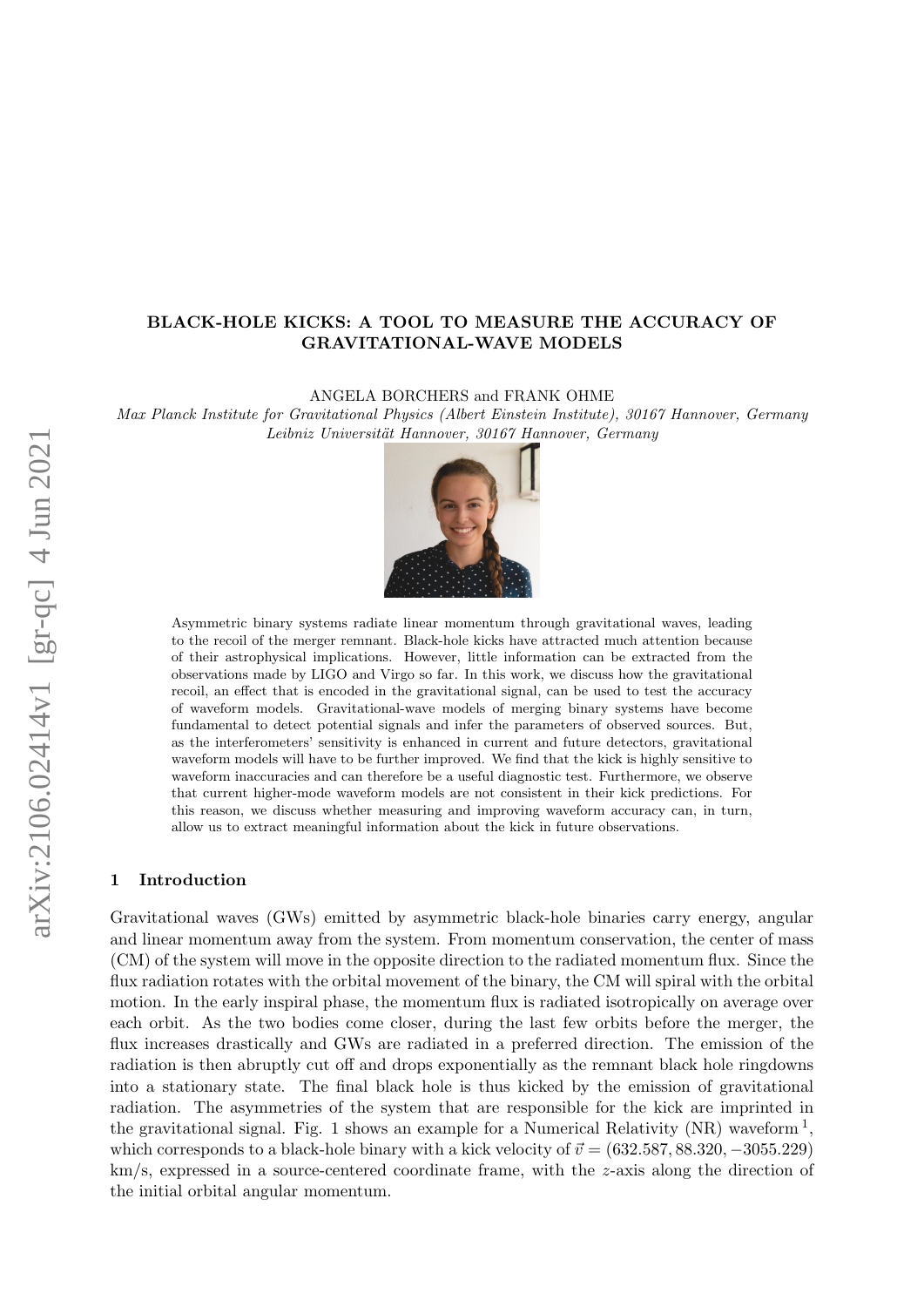<span id="page-1-0"></span>

Figure 1: The left plot serves as an example of how the velocity of the CM of the binary evolves over time. The figure on the right displays the waveform asymmetries that cause the recoil for an NR precessing waveform with a kick velocity  $\vec{v} = (632.587, 88.320, -3055.229)$  km/s.

## 2 Morphology of the kick

The momentum acquired by the remnant black hole is equal to the negative of the 3-momentum carried by the radiated GWs, and is given by

$$
P_i = -\lim_{r \to \infty} \frac{r^2 c^2}{16\pi G} \int_{-\infty}^{\infty} dt \oint d\Omega \ \hat{x}_i(\theta, \phi) \ |\dot{h}|^2. \tag{1}
$$

It is interesting to mention that the momentum is entirely determined by the waveform, since the asymmetries that lead to the kick are encoded in the signal. In a non-precessing binary, when the spin components of the two objects are parallel to the orbital angular momentum, the kick takes place in the orbital plane. Although precessing binaries get larger kick values, here, we focus on the higher-mode description of the kick. The gravitational radiation is usually expanded in a basis of spin-weighted spherical harmonics (SWSH),

$$
h := h_{+} - ih_{\times} = \lim_{r \to \infty} \frac{1}{r} \sum_{l=2}^{\infty} \sum_{m=-l}^{l} h_{l,m}(t,\lambda) -2Y_{l,m}(\theta,\phi).
$$
 (2)

Here,  $h_{lm}(t, \lambda)$  are the radiation multipoles, which express the dependence on time and the intrinsic properties of the source,  $\lambda$ . The dependence on the orientation of the binary is described by the SWSH basis functions  $_{-2}Y_{l,m}(\theta,\phi)$ , where  $(\theta,\phi)$  are the usual spherical angles defined in a source-centered coordinate frame. The momentum of the CM can then be expressed as a combination of the two planar coordinates,

<span id="page-1-1"></span>
$$
P_{\perp} := P_x + iP_y = -\frac{c^2}{8\pi G} \int_{-\infty}^{\infty} dt \sum_{l,m} \dot{h}_{l,m} (a_{l,m} \dot{h}_{l,m+1}^* + b_{l,-m} \dot{h}_{l-1,m+1}^* - b_{l+1,m+1} \dot{h}_{l+1,m+1}^*), \tag{3}
$$

where the coefficients  $a_{l,m}$  and  $b_{l,m}$  read

$$
a_{l,m} = \frac{\sqrt{(l-m)(l+m+1)}}{l(l+1)} \quad ; \quad b_{l,m} = \frac{1}{2l} \sqrt{\frac{(l-2)(l+2)(l+m)(l+m-1)}{(2l-1)(2l+1)}}.
$$
 (4)

The kick velocity will be given by  $v_f = P/M_f$ , where  $M_f$  is the mass of the remnant black hole.

The momentum of the remnant black hole is a quantity that appears on an infinite set of balance laws that are predicted by full, non-linear General Relativity<sup>[2](#page-3-1)</sup>. Together they form an infinite set of constraints that can be applied to gravitational models of compact binaries, including NR waveforms. Yet, the momentum flux integral itself has been used to test the accuracy of the higher harmonics in the development of the latest binary black hole phenomenological models [4](#page-3-2) . Here, we reproduce and extend the idea of using the kick as a diagnostic tool. We find that studying the kick dependencies with respect to the intrinsic parameters of the binary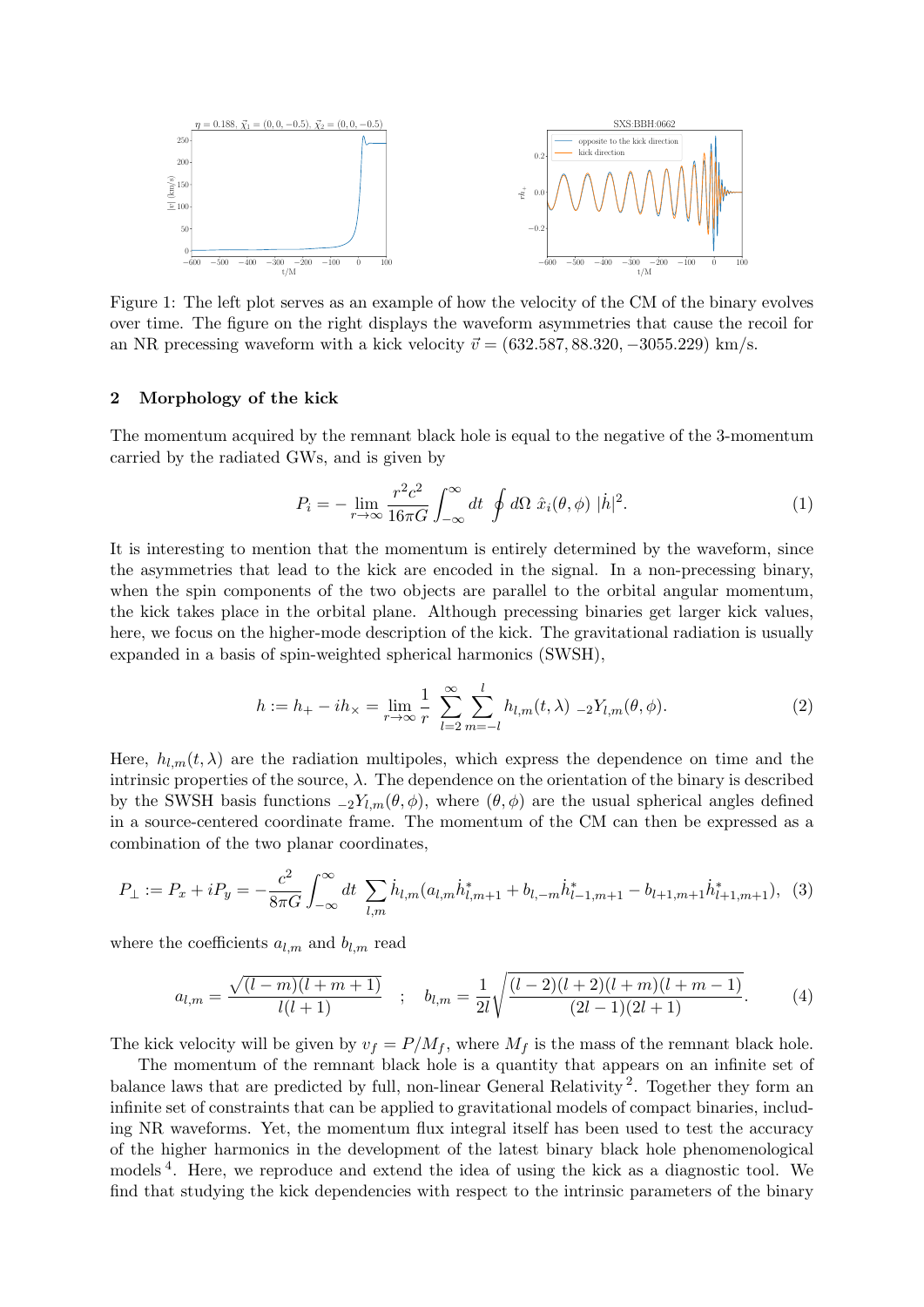is not only relevant to better understand the morphology of the kick. It is also interesting to find waveform inaccuracies over the parameter space. As an example, we show the dependency on the symmetric mass ratio  $\eta = m_1 m_2/(m_1 + m_2)^2$ , for two aligned-spin, higher-mode models, IMRPhenomHM<sup>[3](#page-3-3)</sup> and IMRPhenomXHM<sup>[4](#page-3-2)</sup>, two models that are currently used in GW analyses. We compare their predictions to those coming from a set of  $NR$  waveforms<sup>[1](#page-3-0)</sup> and an  $NR$  surrogate fit  $^5$  $^5$ .

<span id="page-2-0"></span>

Figure 2: Symmetric mass ratio dependency of the magnitude and orientation of the kick velocity.

As Fig. [2](#page-2-0) shows, the predictions of the higher-mode models differ, both, in the kick magnitude and orientation, as a function of the symmetric mass ratio. We should mention that the final direction is subject to the orbital reference phase. There is some ambiguity on how this quantity is defined for each model, so one should be careful when comparing final kick orientations.

## 3 Harmonic spectroscopy

The recoil is actually built up by the contributions of a set of pairs of  $h_{l,m}$  modes, those combinations specified precisely by Eq. [3.](#page-1-1) As shown in Fig. [3,](#page-2-1) the final kick value is influenced by the magnitude and orientation of the individual contributions. Looking at the pair-contributions is thus relevant to take a step further into finding which modes show inaccuracies. The kick is highly sensitive to small time and phase shifts. Hence, minor inaccuracies can lead to significant differences in the kick predictions.

<span id="page-2-1"></span>

Figure 3: Comparison of the pair-contributions predicted by the two phenomenological highermode models and an SXS waveform, for  $\{\eta = 0.2, \chi_1 = 0, \chi_2 = 0\}.$